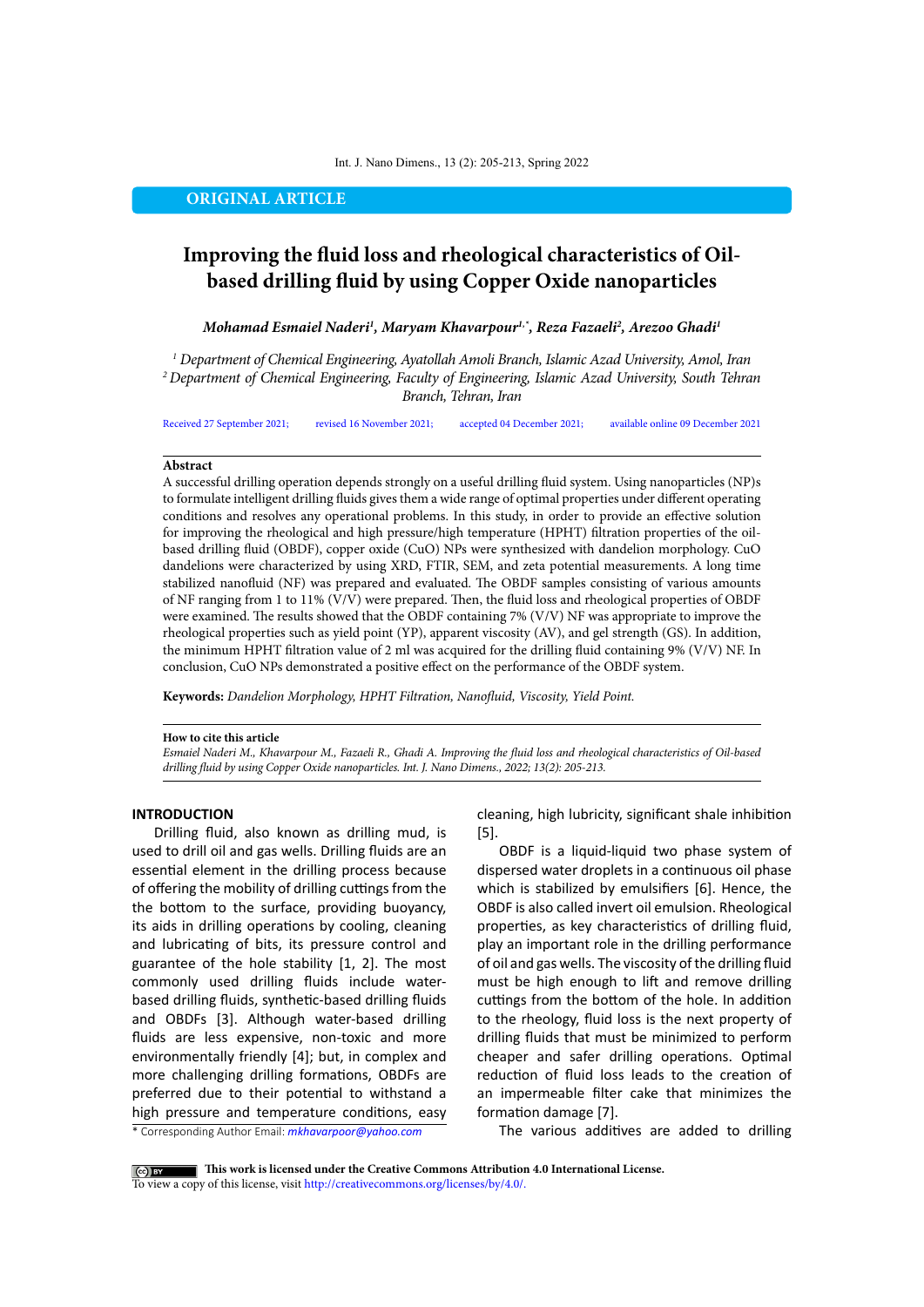fluid to achieve the desired rheological properties, well stability and acceptable drilling operation. Selecting the type and amount of additives relies on the type of reservoir and the drilling method used. The major drilling fluids additives are viscosity modifiers, weighting materials, lubricants, filtration control additives, defoamers, thinning agents and emulsifiers [2, 8, 9]. Since additives have a great influence on the performance of drilling fluids, it is important to introduce a drilling fluid additive that results in good rheological properties and the lowest fluid loss.

With recent developments in NP technology, several studies have examined the possibility of using NPs in drilling operations [10-14]. The high surface area to volume ratio of NPs, along with their small size, makes NPs the most promising materials for the formulation and development of nano-based drilling fluids [3]. NPs can be effective in reducing fluid loss, shale inhibition, filling pores in the porous media and improving the thermal conductivity of drilling fluids [15-17]. In addition, particularly in the OBDF, nanomaterials can improve the rheological properties and thermal stability of drilling fluids under HPHT conditions [18]. Various nanomaterials have been used as additives in drilling fluid formulation such as nanosilica [19, 20], multi-walled carbon nanotube [17], nanopolymers [21], laponite [22], nanographene [23] and TiO<sub>2</sub>/Polyacrylamide (PAM) [24]. Among these, metal oxide NPs are the most useful ones that are used by different drilling fluids. These NPs can stabilize and modify the rheological properties of drilling fluids, which improve the hole cleaning and prevent its instability [25, 26]. CuO NPs are one of the valuable metal oxides, which have remarkable properties including outstanding ductility, toughness, high hardness and great electrical conductivity. They are also semiconductors in nature that resulted to use them in devices such as electrochemical cell, catalysts, gas sensors and nano fluid [27, 28].

Various researches have been done on the possibility of using different additives in the drilling fluid formulations [29-31]. Although several studies have been performed on waterbased drilling fluid additives, there is insufficient information on additives for OBDFs. The results of most scientific research are not commercialized due to some problems such as shortage of raw materials or high production costs of NPs. In this

study, due to the mentioned properties of CuO NPs and because inexpensive raw materials required for the synthesis of CuO NPs are available in Iran, CuO NPs were synthesized and characterized. Then a long term stabilized NF containing CuO NPs were prepared and added to the OBDF as an additive to improve the HPHT filtration and rheological properties.

## **MATERIALS AND METHODS**

#### *Materials*

The chemicals used in the synthesis of NPs and NF include urea, copper nitrate, ethylene glycol, distilled water, sodium hydroxide and sodium dodecyl sulphate. All the chemicals used in this study were purchased from Merck Company.

#### *Instrument*

X-ray diffraction (XRD) (Philips Co., Netherlands, model PW1730), Fourier Transform Infrared Spectrometer (FTIR) (model Avatar, Thermo Co., USA), scanning electron microscope (SEM) (model Mira 3-XMU, Tescan Co, Brno, Czech Republic), rotary viscometer (VG meter model 35A, Fann Instrument Co., Houston, Texas) and Filter press (HPHT Filter press 175 ml, Fann Instrument Co., Houston, Texas).

#### *Synthesis of CuO NPs*

Chemical reactions that used to take a long time to complete can now be done in minutes with the aid of a microwave. Microwave based synthesis has not only helped in implementing green chemistry, but has also revolutionized organic synthesis. Microwave irradiation is known to promote the synthesis of a variety of compounds, where chemical reactions are accelerated by the selective absorption of microwaves by polar molecules. Thus, it has been found that the main advantages of microwave irradiation synthesis methods over conventional methods are that they are fast, mild, energy-efficient and friendly to the environment. [32]. In this study, to synthesize CuO via microwave method, initially  $0.16$  g Cu(NO3)<sub>2</sub> added to 50 ml distilled water (I) and then 0.12 g urea (as a fuel for carrying out the combustion synthesis) was added to 20 ml distilled water (II) [27]. solution (II) was then added to the solution (I) and was irradiated in a microwave at 600 W for 1 h. Then, the resulting precipitate was centrifuged and placed in an oven at 140 °C for 1 h.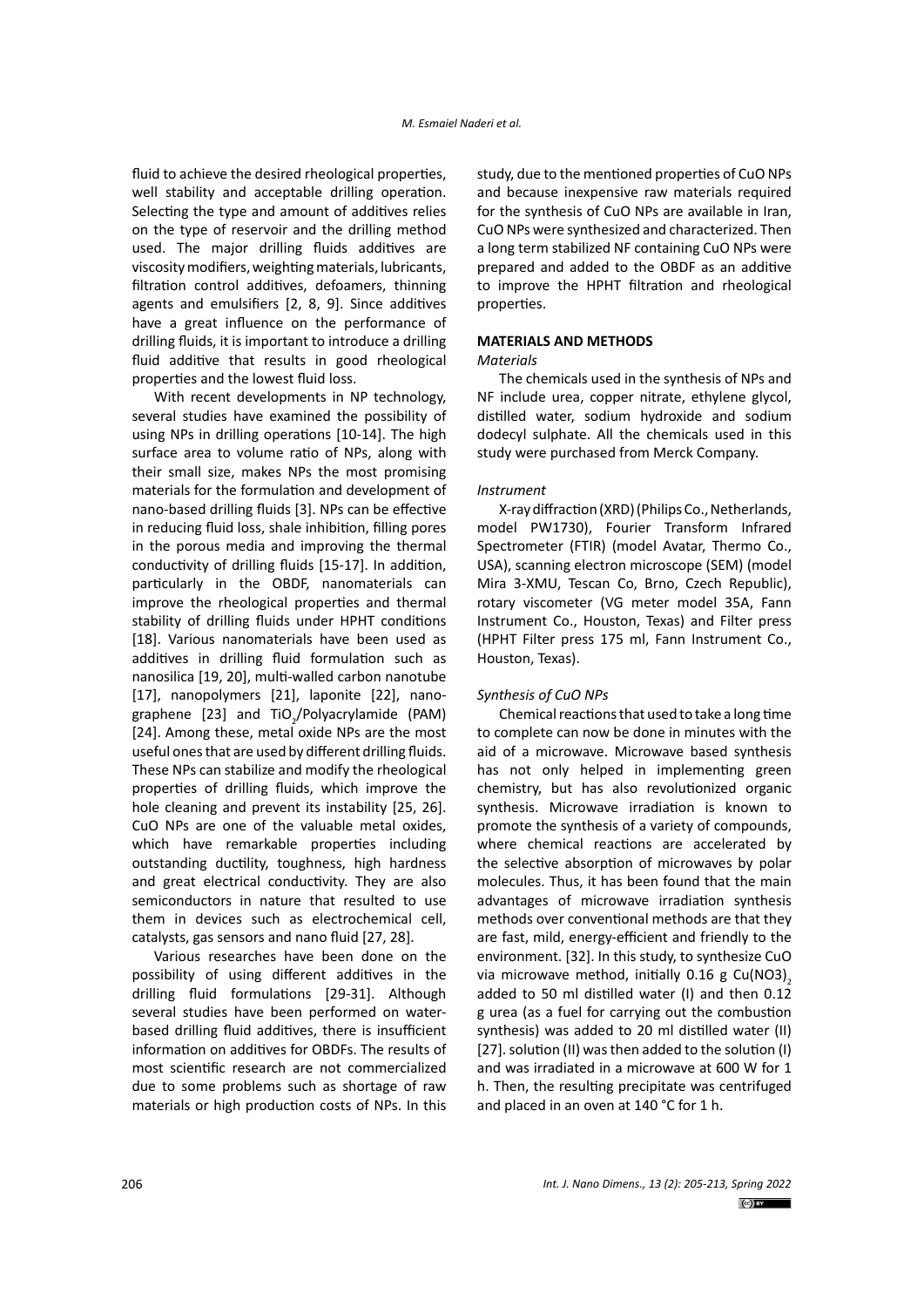#### *Preparation of NF*

The synthesized CuO NPs must be dispersed initially to perform optimally as a drilling fluid additive [1]. Thus, the NF was prepared to stabilize dispersed CuO NPs and prevent particle agglomerating and precipitating. Among 43 NF samples (Data are not shown) which were prepared based on the design of experiment, a sample with the longest stability time (over 100 days) was selected for subsequent experiments. The specification of the selected NF is shown in Table 1.

## *OBDF Formulation*

The specification of the OBDF as the base fluid is reported in Table 2. The formulation of the nano OBDF samples consists of various amount of NF, as shown in Table 3. The NF was used in the

OBDF formulation by adding 1 to 11% (V/V) to calcium chloride brine. The long time stabilized NF was initially added to the aqueous phase of the OBDF (calcium chloride brine). The aqueous phase was then added to the oil phase (including gas oil, fluid loss control (FLC), lime, and primary emulsifier). After that, secondary emulsifier, oilbased viscosifier and limestone were added to the OBDF emulsion, respectively. The prepared nano OBDF was sufficiently heated and mixed. The rheological properties and HPHT filtration of nano OBDF samples were measured. The performance of the nano OBDF samples was compared with the base fluid.

### *Measurement of the rheological properties*

The rheological properties of OBDF were measured at standard atmospheric pressure (0.1

|  |  | Table 1. Specifications of the selected NF for using in the OBDF formulation. |
|--|--|-------------------------------------------------------------------------------|

|    | Morphology of<br>CuO NPs | <b>EG</b> /Water<br>ratio (%) | <b>Ultrasound</b><br>time [hr] | CuO<br>[wt%] | Sodium dodecyl<br>sulfate (SDS)<br>[wt%] | рH |
|----|--------------------------|-------------------------------|--------------------------------|--------------|------------------------------------------|----|
| ΝF | Nano Dandelion           | 75                            |                                | 0.22         | 0.25                                     |    |

| Item           | <b>Properties</b>         | Unit     | Content |
|----------------|---------------------------|----------|---------|
| 1              | Volume                    | ml       | 350     |
| $\overline{2}$ | Mud weight                | gr/cm3   | 1.121   |
| 3              | O/W Ratio                 |          | 80/20   |
| 6              | PV                        | mpa.s    | 19      |
| 7              | YP                        | pa       | 5.27    |
| 8              | Gel 10"                   | pa       | 0.96    |
| 9              | Gel 10'                   | pa       | 1.44    |
| 10             | AV                        | mpa.s    | 24.5    |
| 12             | <b>HPHT Fluid</b><br>loss | ml/30min | 3.4     |

**Table 2.** The specifications of the base fluid**.**  Table 2. The specifications of the base fluid.

| Table 3. Formulation of the OBDF containing nanofluid. |  |  |  |
|--------------------------------------------------------|--|--|--|
|--------------------------------------------------------|--|--|--|

| Item | Product                     | Basic Fluid (Sample1) Sample2 |     | Sample3 |     | Sample4 Sample5 | Sample6 | Sample7 |
|------|-----------------------------|-------------------------------|-----|---------|-----|-----------------|---------|---------|
|      | Calcium Chloride brine [ml] | 81                            | 81  | 81      | 81  | 81              | 81      | 81      |
| 2    | Gas oil [ml]                | 227                           | 227 | 227     | 227 | 227             | 227     | 227     |
| 3    | P.Emulsifier [ml]           | 8.3                           | 8.3 | 8.3     | 8.3 | 8.3             | 8.3     | 8.3     |
| 4    | S.Emulsifier [ml]           | 6.6                           | 6.6 | 6.6     | 6.6 | 6.6             | 6.6     | 6.6     |
| 5    | $FLC$ [gr]                  | 12                            | 12  | 12      | 12  | 12              | 12      | 12      |
| 6    | Lime [gr]                   | 10                            | 10  | 10      | 10  | 10              | 10      | 10      |
|      | Oil-based Viscosifier [gr]  |                               |     |         |     |                 |         |         |
| 8    | Limestone [gr]              | 63                            | 63  | 63      | 63  | 63              | 63      | 63      |
| 9    | Nanofluid [V% of the brine] | 0                             |     | 3       |     |                 | 9       | 11      |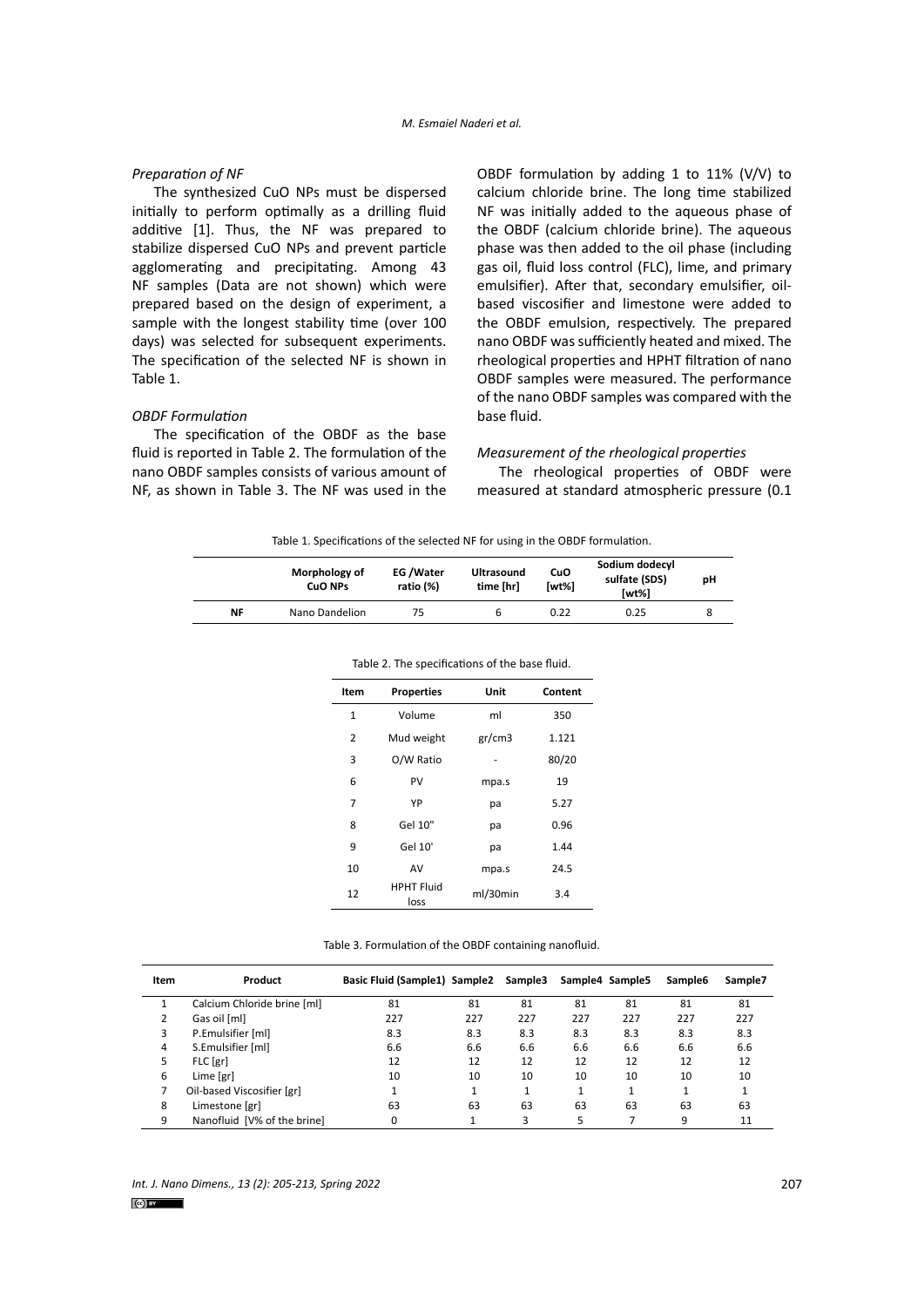megapascal) and room temperature (25 °C) using a rotary viscometer. According to the American Petroleum Institute (API) standards, the following equations were used to calculate plastic viscosity (PV), YP and AV.

$$
PV = \theta_{600} - \theta_{300} \tag{1}
$$

$$
YP = \theta_{300} - PV \tag{2}
$$

$$
AV = \frac{\theta 600}{2} \tag{3}
$$

respectively. Before measuring the rheological the absorption peaks in the range of 3400–3700 where, θ300 and θ600 were measured at 300 and 600 rpm by reading the viscometer dial plate, properties, the OBDF samples were mixed for 10 minutes to achieve steady-state conditions.

## *Filtration test*

130 minutes to achieve steady-state conditions. HPHT filtration experiments were performed 132 **2.7. Filtration test** of 300 °C with the standard method recommended using a HPHT filter press device with a CO<sub>2</sub> pressure regulator and a standard filter paper. This test was carried out at pressure of 500 psi and temperature by the API for testing OBDFs. The volume of filtrate was measured using a graduated cylinder.

## **RESULTS AND DISCUSSION**

*Characterization*

The XRD pattern of CuO NPs is shown in Fig. 48.65, 53.30, 58.10, 61.44, 65.68, 66.17, 67.93, 1. The peaks at angles 2θ= 32.39, 35.40, 38.62, 72.30 and 74.99° indicate that the particles contain

megapascal) and room temperature (25 °C) using CuO crystals. The XRD spectrum confirms the  $PV = \theta_{600} - \theta_{300}$  (1) peaks of other impurities are observed that formation of a single phase in which all the peaks can be indexed to the crystal planes of the CuO monoclinic structure (confirmed by the JCPDS card No. 45-0937) with the average crystallite size of 34 nm (Debye–Scherrer formula). No characteristic indicating the formation of a pure phase of CuO.

 $YP = \theta_{300} - PV$  (2) The FT-IR spectrum of nano-CuO was scanned minutes to achieve steady-state conditions. The vibrations [34] that represents water as moisture mixed for 10  $\sigma$ in the region of 400 to 4000  $cm<sup>-1</sup>$ . As shown in Fig. 2, the peaks at 511 and 599  $cm<sup>-1</sup>$  belong to stretching vibrations of Cu-O band [33] confirming the formation of highly pure CuO NPs. The absorption bands at  $1638 \text{ cm}^{-1}$  was bending mode of vibration of water molecule [33]. Also the absorption peaks in the range of 3400–3700  $cm<sup>-1</sup>$  were due to the presence of O-H stretching in the sample. The IR bands observed in the regions mentioned above confirmed the formation of CuO in the nanophase, which has also been reported by the several researchers [35].

<sup>1</sup><br>was measured using a graduated cylinder. (dandelion-like morphology) were composed RESULTS AND DISCUSSION **1340~55 nm**, and almost all of them possess the The morphology characterization of the CuO NPs was investigated by SEM images as shown in Fig. 3 (a, b). The SEM images of CuO NPs showed that the surfaces of these microspheres of nanorods with an average diameter of about same morphology.

#### *Effect of pH on zeta potential of CuO NPs*

Zeta potential value of the colloidal particles shows the stability or instability of the colloidal



Fig. 1. XRD pattern of CuO NPs.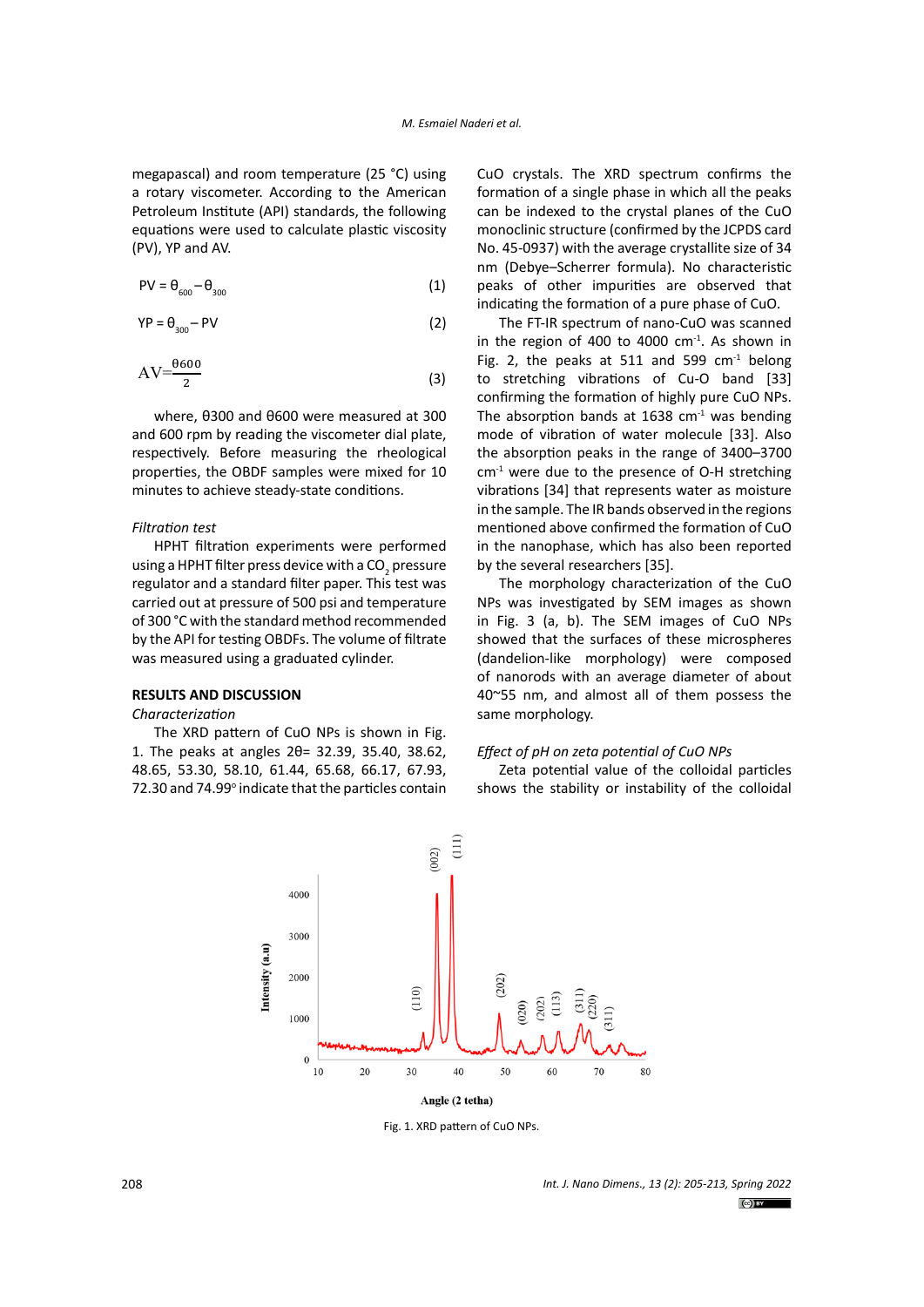*M. Esmaiel Naderi et al.*





Fig. 3. SEM images of CuO NPs with dandelion morphology (a) magnitude of 1 µm (b) magnitude of 200 nm.

| <b>NP</b> | $pH = 3$     | pH=6       | pH=7         | pH=8       | $pH=13$    |
|-----------|--------------|------------|--------------|------------|------------|
| CuO       | $-1.79$ [mv] | -17.9 [mv] | $-25.6$ [mv] | -29.8 [mv] | -19.7 [mv] |

system. Indeed, if the zeta potential value of the colloidal particles is more than + 30 or less than -30 millivolt (mv), the colloidal system is stable [36]. The zeta potential is a function of the surface electrical charge density. Since the surface electrical charge is a function of pH, the value of zeta potential will be a function of pH. The effect of pH on the zeta potential of CuO NPs is shown in Table 4. pH adjustment was performed with 1 M NaOH or 1 M HCl. Considering Table 4, a pH of 8 was chosen for the working condition to ensure good and stable dispersion of CuO NPs.

*Rheological properties of OBDF samples with and without CuO NPs*

Fig. 4 shows the rheological characteristics of the OBDF with and without CuO NPs as an enhancing additive. Nanofluids containing 0.22% wt CuO NPs were added to OBDF ranging from 0-11% (V/V). The results revealed that the maximum value of PV was 26 millipascal-second (mpa.s) for the OBDF is containing 7% to 9% the NF. By an increase in the volume percentage of the NF to 11%, the PV value decreased to 25 mpa.s. In general, the NF additives may dilute or thicken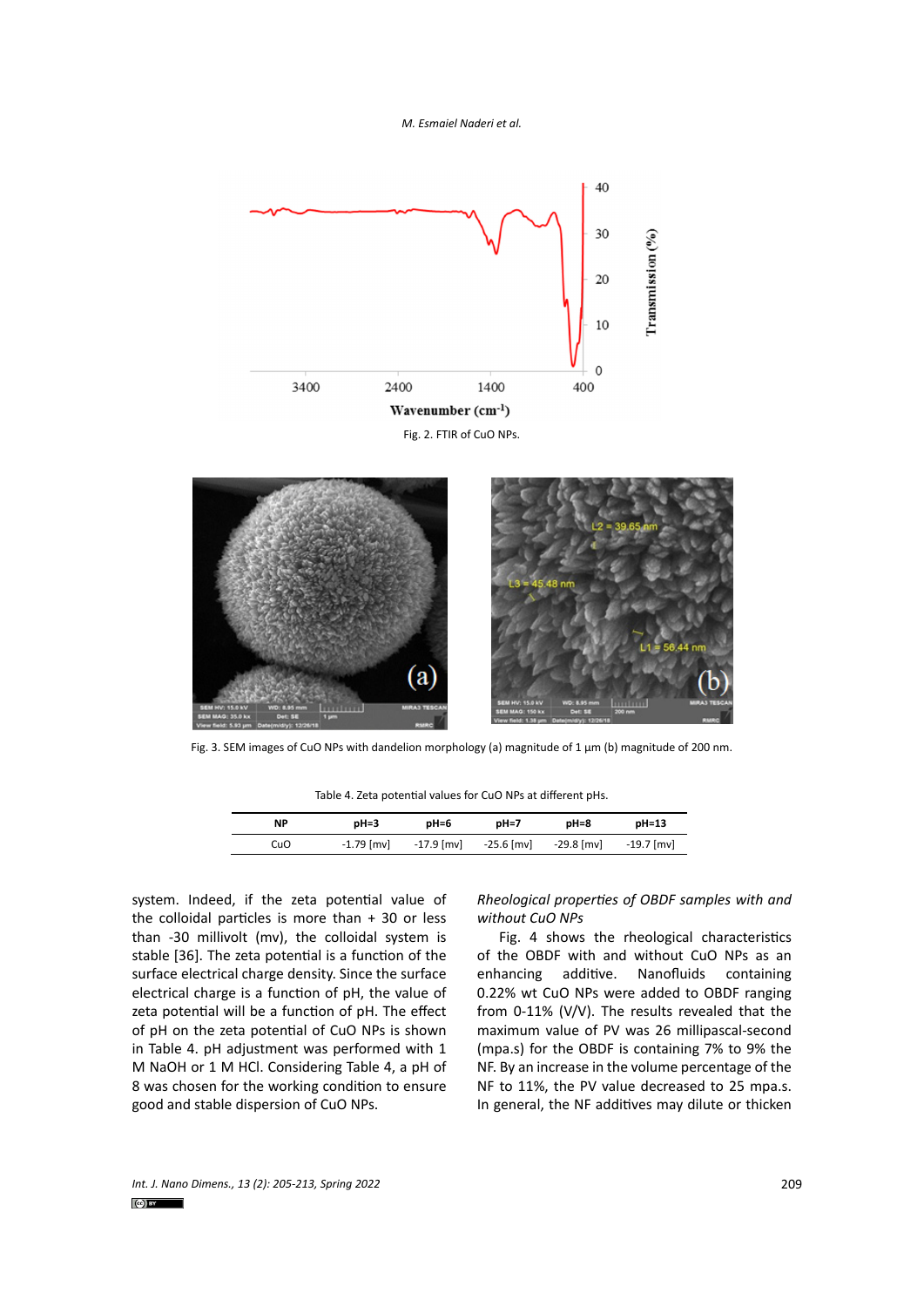

Fig. 4. The rheological characteristiccs of the OBDFs.

the drilling fluids which related to the type of NPs, type of the drilling fluid (water base or oil base) and the concentration of NPs in the NF.

According to Salih and Bilgesu, the PV value of the drilling fluid may be decreased by the addition of NPs. He showed that the addition of 0.5 to 1.5 pound per barrel (ppb) nanosilica to the drilling fluid decreased the PV from 28 to 24 centipoise (cp), respectively [6]. However, Esfandyaribayat et al. showed that the addition of CuO and  $\mathsf{Al}_2\mathsf{O}_3$ NPs to the water-based drilling fluid increases the amount of PV. In contrast, by adding  $\text{SiO}_2^{\text{}}$  and increasing its concentration, the PV value remained constant. Furthermore, they confirmed that the addition of TiO<sub>2</sub> to the drilling fluid decreases the amount of PV [37]. The rheological and filtration properties of water-based drilling fluid were also investigated by Perween et al. with addition of zinc titanate NPs to drilling fluids. They showed that the addition of zinc titanate NPs increased the PV value [38]. Ghanbari et al. [39] and Anoop *et al.* [40] also showed that addition of 0.5% and 2% silica NPs to drilling fluid increased the PV values, respectively. Considering the mentioned results, it was confirmed that the addition of NPs to the drilling fluid caused changes in the PV values with different trends. Noticeably, it should be considered that the PV values should be within the recommended range when the NF containing NPs are used as an enhancing additive.

The YP is refers to the cuttings carrying capacity of the drilling fluid [41, 42]. It is defined as the minimum force to change the drilling fluid gel condition to flowing state. The YP of the drilling fluid must be within the recommended range. Increasing the YP value above the allowable range leads to flocculation, an increase in the surge and swap pressure and the unnecessary loss of pump pressure. Also, decreasing the YP value below the allowable range causes the barite sag [6]. Referring to Fig. 4, an increase in concentration of the NF up to 7% resulted to increase in YP from 5.2 pascal (pa) (for base fluid) to 7.1 pa. As the concentration of the NF increased to 11%, the YP decreased to 6.7 pa. The increase of the YP after addition of NP may be contributed to higher attractive force achieved due to higher surface area of NP in drilling fluid [43].

Fig. 4 also depicts the trend of AV characteristic of the drilling fluid. The AV values increased from 24.5 to 34 mpa.s for OBDF containing 7% V/V NF. Then, as the concentration of NF increased to 11%, the AV value decreased to 32 mpa.s.

The GS refers to the ability of the drilling fluid to improve and maintain the gel structure when the drilling operation is stopped. This is an important property of the drilling fluid that must be within the recommended range to maintain the unnecessary circulation pressure required to restart the drilling operation [44]. Excessive or low GS may cause some problems such as difficulty of running of logging tools or formation of a too fragile gel [45]. Fig. 4 represents the variation of the initial (10 second) and final (10 minute) GS values of the OBDF versus the NF concentration. The GS values of the OBDF for the both tests (10 s and 10 min) have nearly a similar trend.

The value of the GS improved with an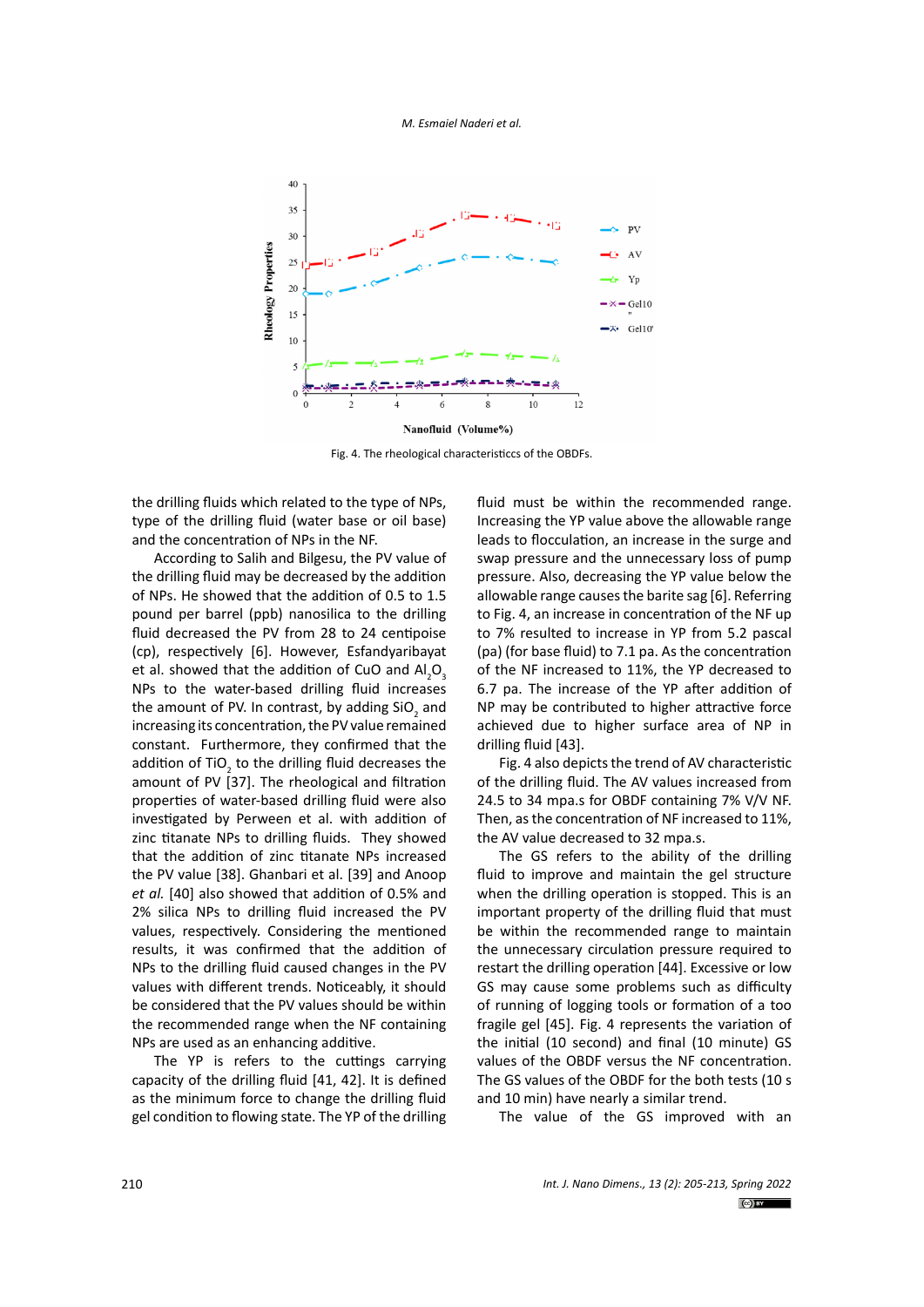*M. Esmaiel Naderi et al.*



increase in the NF concentration representing an enhancement in the suspension capacity of the drilling fluid. The maximum values of initial and 10-minute GS were 1.9 and 2.3 pa for the both OBDFs containing 7 and 9% (V/V) NFs, respectively. In overall, the results proposed that the appropriate values of rheological properties belonged to the OBDF containing 7% (V/V) NF.

## *Filtration Properties under HPHT Conditions*

Fig. 5 displays the results of the HPHT filtration tests conducted on the base fluid and the OBDF samples containing NF amounts of 1 to 11% (V/V). From Fig. 5, the fluid loss decreased by the addition of NF. The results showed that the minimum fluid loss value of 2 mL attained for the OBDF containing 9% (V/V) NF.

#### **CONCLUSIONS**

In the present research, the effects of adding CuO NPs with dandelion morphology to the OBDF were studied by measuring the rheological properties and HPHT fluid loss. Adding long time stable NF containing CuO NP to conventional OBDFs resulted to a low cost and high-performance OBDF with minimized formation damages. The results showed that the OBDF containing 7% (V/V) NF offered the best performance to improve the YP, AV, as well as the initial and 10-minute GSs. In addition, the OBDF containing 9% (V/V) NF had the minimum HPHT fluid loss of 2 mL. This study confirmed that using the synthesized CuO NPs was capable of assisting the drilling fluid in enhancement of its rheological properties and filtration characteristics. Furthermore, with addition of CuO NPs to OBDF formulation, the

low volume of OBDF can be consumed; so, the released pollution to the environment will be reduced. In conclusion, a new path was proposed for the development of sustainable NF for the production of high-performance OBDF with HTHP applications.

#### **CONFLICT OF INTEREST**

The authors declare no conflict of interest.

## **REFERENCES**

- 1. Katende A., Boyou N. V., Ismail I., Chung D. Z., Sagala F., Hussein N., Ismail M. S., (2019), Improving the performance of oil based mud and water based mud in a high temperature hole using nanosilica nanoparticles. *Colloid Surf. A.* 577: 645–673.
- 2. Saleh T. A., Ibrahim M. A., (2019), Advances in functionalized Nanoparticles based drilling inhibitors for oil production. *Energy Rep.* 5: 1293–1304.
- 3. Majid N. F., Katende A., Ismail, I., Sagala F., Sharif N. M., Yunus, M. A. C., (2019), A comprehensive investigation on the performance of durian rind as a lost circulation material in water based drilling mud. *Petrol*. 5: 285-294.
- 4. Bayat A. E., Moghanloo P. J., Piroozian A., Rafati R., (2018), Experimental investigation of rheological and filtration properties of water-based drilling fluids in presence of various nanoparticles. *Colloids Surf. A Physicochem. Eng. Asp.* 555: 256–263.
- 5. Ismail A. R., Mohd N. M. N. A., Basir N. F., Oseh J. O., Ismail I., Blkoor S. O., (2020), Improvement of rheological and filtration characteristics of water-based drilling fluids using naturally derived henna leaf and hibiscus leaf extracts. *J. Petrol. Exp. Prod. Technol*. 10: 3541–3556.
- 6. Salih A. H., Bilgesu H., (2017), Investigation of rheological and filtration properties of water-based drilling fluids using various anionic nanoparticles. *SPE Western Regional Meeting*, Bakersfield, California, April, SPE-185638-MS.
- 7. Noah A. Z., El Semary M. A., Youssef A. M., El-Safty M. A., (2017), Enhancement of yield point at high pressure high temperature wells by using polymer nanocomposites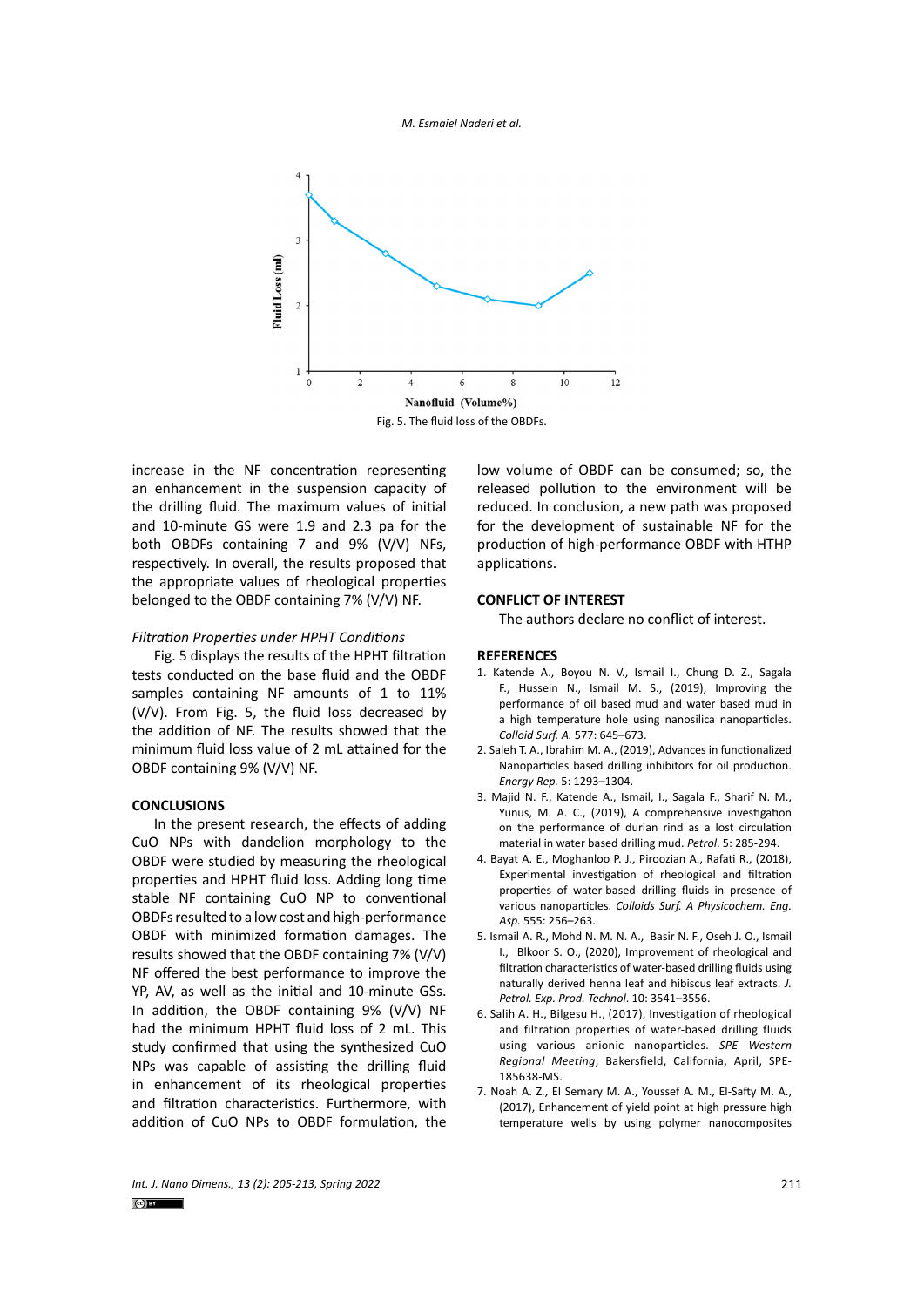based on ZnO & CaCO<sub>3</sub> nanoparticles. *Egypt. J. Petrol*. 26: 33-40.

- 8. Alizadeh S., Sabbaghi S., Soleymani M., (2015), Synthesis of alumina/polyacrylamide nanocomposite and its influence on viscosity of drilling fluid. *Int. J. Nano Dimens*. 6: 271- 276.
- 9. Edalatfar M., Yazdani F., Baghban Salehi M., (2021), Synthesis and identification of ZnTiO<sub>3</sub> nanoparticles as a rheology modifier additive in water-based drilling mud. *J. Pet. Sci. Eng.* 201: 108415.
- 10. Azimi Dijvejin Z., Ghaffarkhah A., Sadeghnejad S., Vafaie Sefti M., (2019), Effect of silica nanoparticle size on the mechanical strength and wellbore plugging performance of SPAM/chromium (III) acetate nanocomposite gels. *Polym. J*. 51: 693-707.
- 11. Aadland R. C., Jakobsen T. D., Heggset E. B., Long-Sanouiller H., Simon S., Paso K. G., Syverud K., Torsaeter O., (2019), High-temperature core flood investigation of nanocellulose as a green additive for enhanced oil recovery. *Nanomater.* 9: 665-672.
- 12. Cheraghian G., (2017), Application of nano-particles of clay to improve drilling fluid. *Int. J. Nanosci. Nanotechnol.* 13: 177-186.
- 13. Rezaei A., Nooripoor V., Shahbazi Kh., (2020), Applicability of Fe<sub>3</sub>O<sub>4</sub> nanoparticles for improving rheological and filtration properties of bentonite water drilling fluids in the presence of sodium, calcium, and magnesium chlorides. *J. Petrol. Exp. Product. Technol*. 10: 2453–2464.
- 14. Cheraghian G., (2021), Nanoparticles in drilling fluid: A review of the state-of-the-art. *J. Mater. Sci. Technol.* 13: 737-753.
- 15. Zhao X., Qiu Z., Sun B., Liu S., Xing X., Wang M., (2019). Formation damage mechanisms associated with drilling and completion fluids for deep water reservoirs. *J. Pet. Sci. Eng.* 173: 112–121.
- 16. Liu F., Jiang G.-C., Wang K., Wang J., (2017). Laponite nanoparticle as a multifunctional additive in water-based drilling fluids. *J. Mater. Sci.* 52: 12266–12278.
- 17. Aftab A., Ismail A. R., Ibupoto Z. H., (2017), Enhancing the rheological properties and shale inhibition behavior of water-based mud using nanosilica, multiwalled carbon nanotube, and graphene nanoplatelet. *Egypt. J. Petrol*. 26: 291-299.
- 18. Barry M. M., Jung Y., Lee J.-K., Phuoc T. X., Chyu M. K., (2015), Fluid filtration and rheological properties of nanoparticle additive and intercalated clay hybrid bentonite drilling fluids. *J. Petrol. Sci. Engineer*. 127: 338–346.
- 19. Kang Y., She J., Zhang H., You L., Song M., (2016), Strengthening shale wellbore with silica nanoparticles drilling fluid. *Petroleum*. 2: 189–195.
- 20. Boul P. J., Reddy B. R., Zhang J., Thaemlitz C., (2017), Functionalized nanosilicas as shale inhibitors in waterbased drilling fluids. *SPE Drill & Compl*. 32: 121-130.
- 21. An Y. X., Jiang G. C., Qi Y. R., Ge Q. Y., (2016), Plugging agent of shale base on nano flexible polymer. *Appl. Mech. Mater.* 835: 15–19.
- 22. Huang X., Shen H., Sun J., Lv K., Liu J., Dong X., Luo S., (2018). Nanoscale laponite as a potential shale inhibitor in water-based drilling fluid for stabilization of wellbore stability and mechanism study. *ACS Appl. Mater. Interf.* 10: 33252–33259.
- 23. Yuxiu A., Guancheng J., Yourong Q., Xianbin H., He S., (2016), High-performance shale plugging agent based on

chemically modified graphene. *J. Nat. Gas Sci. Eng*. 32: 347–355.

- 24. Sadeghalvaad M., Sabbaghi S., Afsharimoghadam P., (2016), Synthesis and application of the drilling mud additive in the presence of surfactants. *Int. J. Nano Dimens.* 7: 321-328.
- 25. Kazemi-Beydokhti A. Hajiabadi S. H., (2018), Rheological investigation of smart polymer/ carbon nanotube complex on properties of water-based drilling fluids. *Colloid. Surf. A.* 556: 23–29.
	- 26. Rafati R., Smith S. R., Haddad A. S., Novara R., Hamidi H., (2018), Effect of nanoparticles on the modifications of drilling fluids properties: A review of recent advances. *J. Petrol. Sci. Eng*. 161: 61–76.
	- 27. Shashanka R., Kamacı Y., Taşb R., Ceylan Y., Savaş Bülbül A., Uzun O., Cahit Karaoglanli A., (2019), Antimicrobial investigation of CuO and ZnO nanoparticles prepared by a rapid combustion method. *Phys. Chem. Res.* 7: 799-812. 28. Ananda Murthy H. C., Zeleke T. D., Tan K. B., Ghotekar S., Alam M. W., Balachandran R., Chan K.-Y., Sanaulla P. F., Anil Kumar M. R., Ravikumar C. R., (2021), Enhanced multifunctionality of CuO nanoparticles synthesized using aqueous leaf extract of *Vernonia amygdalina* Plant. *Results in Chem*. 3: 100141.
	- 29. Al-Yasiri M., Awad A., Pervaiz S., Wen D., (2019), Influence of silica nanoparticles on the functionality of water-based drilling fluids. *J. Petrol. Sci. Eng*. 179: 504-512.

 30. Gudarzifar H., Rezvani A. R., Sabbaghi S., (2021), Morphological investigation of Graphene Oxide/ Polyacrylamide super-elastic nanocomposite by a solution polymerization process with enhanced rheological property and thermal conductivity*. Int. J. Nano Dimens*. 12: 20-36.

- 31. Kasiralvalad E., (2014), The great potential of nanomaterials in drilling & drilling fluid applications. *Int. J. Nano Dimens*. 5: 463-471.
- 32. Pookmanee P., Sangthep P., Tafun J., Kruefu V., Kojinok S., (2018) Phanichphant S., Synthesis of copper oxide nanopowder by microwave method. *Solid State Phenom.* 283: 154–159.

 33. Manyasree D., Kiranmayi P., Ravikumar R., (2017), CuO Nanoparticles: Synthesis, Charactrization and their bactericidal efficacy*. Int. J. App. Pharm.* 9: 71–74.

- 34. Halder M., Islam M. D. M., Ansari Z., Ahammed S., Sen K., Islam S. K. M., (2017), Biogenic nano-CuO-catalyzed facile C-N cross-coupling reactions: Scope and mechanism, ACS Sustain. *Chem. Eng.* 5: 648–657.
- 35. Umar A., Lee J. H., Kumar R., Al-Dossary O., Ibrahim A. A., Baskoutas S., (2016), Development of highly sensitive and selective ethanol sensor based onlance-shaped CuO nanostructures. *Mater. Des.* 105: 16–24.
- 36. Ravichandran K., Palaniraj R., Abd Ahmed N. M. M. T. S., Gabr M. M., Ahmed A. R., Knorr D., Smetanska I., (2014), Effects of different encapsulation agents and drying process on stability of betalains extract. *J. Food Sci. Technol.* 51: 1257–1272.
- 37. Esfandyari Bayat A., Jalalat Moghanloo P., Piroozian A., Rafati R., (2018), Experimental investigation of rheological and filtration properties of water-based drilling fluids in presence of various nanoparticles. *Colloid. Surf. A.* 555: 256–263.
- 38. Perweena Sh., Begb M., Shankarb R., Sharmab Sh., Ranjan A., (2018), Effect of zinc titanate nanoparticles on rheological and filtration properties of water based drilling